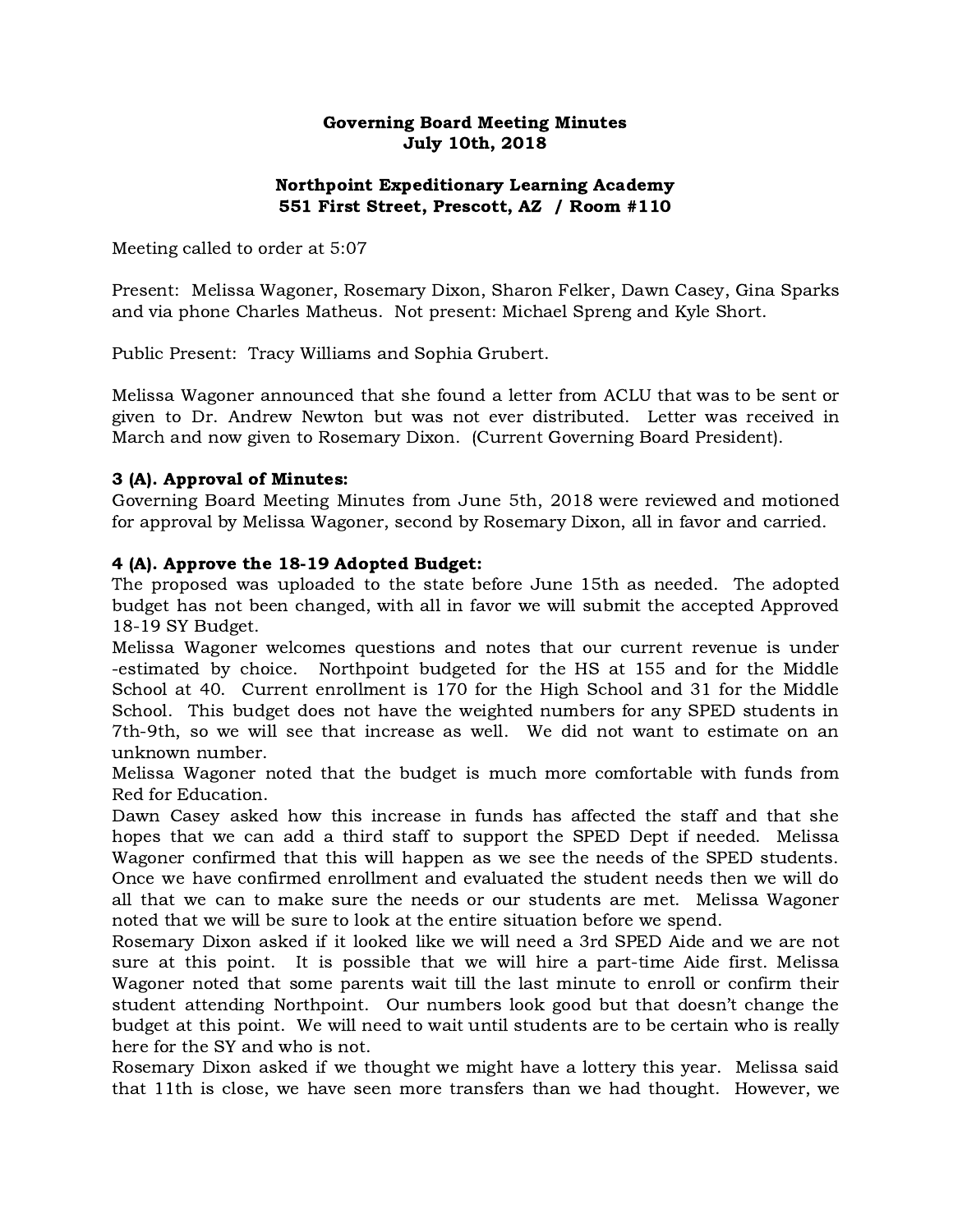have some that may not have the credits to be in the grades that they feel they should be in. We are requesting transcripts and workin on this note.

Rosemary Dixon asked if Jeanette Carey is working on this and Melissa Wagoner confirmed that she is but that we are all working on this. Alison is requesting records, as is Jeanette.

We have a low estimated budget and are very comfortable with this.

Rosemary Dixon motioned to approve and adopt the 18-19 Adopted Budget, second by Dawn Casey, all approved and the motion carried.

Melissa Wagoner then noted that she hopes that we can review the budget monthly so we stay current and in a better place than where we have been.

## 4 (B). Appoint new Board Vice President:

Melissa Wagoner asked that we appoint a new Board Vice President. Would there be anyone interested in this position. Melissa explained that if Rosemary Dixon, President is absent then we would need for the VIce President to start and guide our Board Meeting. Dawn Casey expressed interest, Melissa Wagoner motioned to appoint Dawn Casey as Vice President, second by Rosemary DIxon, all in favor. Dawn Casey shared excitement to take this role on the board.

#### 5 (A). Clarity on non-voting members:

Melissa Wagoner met with the Corporation Board last week. (June 29th). In this meeting both Bill Makela and Geneva Saint-Amour expressed concerns and some possible conflicts of interest in having Northpoint Staff as voting members. Melissa confirmed that Staff can fully speak, share and participate that they just would not be able to vote. Rosemary Dixon asked how the board all feels about this? Kyle Short is not present to share but Tracy Williams, Melissa Wagoner and Sharon Felker have no objections to this decision.

Melissa Wagoner shared that it is not confirmed just yet, if Staff board members have conflicts they are welcome to resign from the board.

Melissa Wagoner states that she herself will resign from the Corporate Board when things are settled and paperwork is taken care of as it should be. All board members agreed with no issues in being non voting members.

Rosemary Dixon confirmed that this is what we are going to do then? And asked how Charles Matheus feels about this. Charles Matheus shared that he feels Staff should be able to vote on all things except financials and would we have a quorum without Staff voting? Maybe we need more members? However as the Boards are currently written we only need one Member on the Corporate Board and three members on the Governing Board for a quorum.

Rosemary Dixon requested that we take this back to the Corporate Board for clarity. Voting or not voting and if voting then all but financials? We just want to be clear on this.

Tracy Williams shared that Staff provides information to you all so that we can vote and she is ok with being part of the board either way. Melissa Wagoner and Sharon Felker agreed.

Rosemary Dixon shared that we are all ethical and a very caring enough board that she hopes staff can trust the Governing Board to always have Staffs best interest at heart. In the past it is clear that the staff has not felt always felt this. Rosemary hopes that Staff will know we are all working together for them and that she never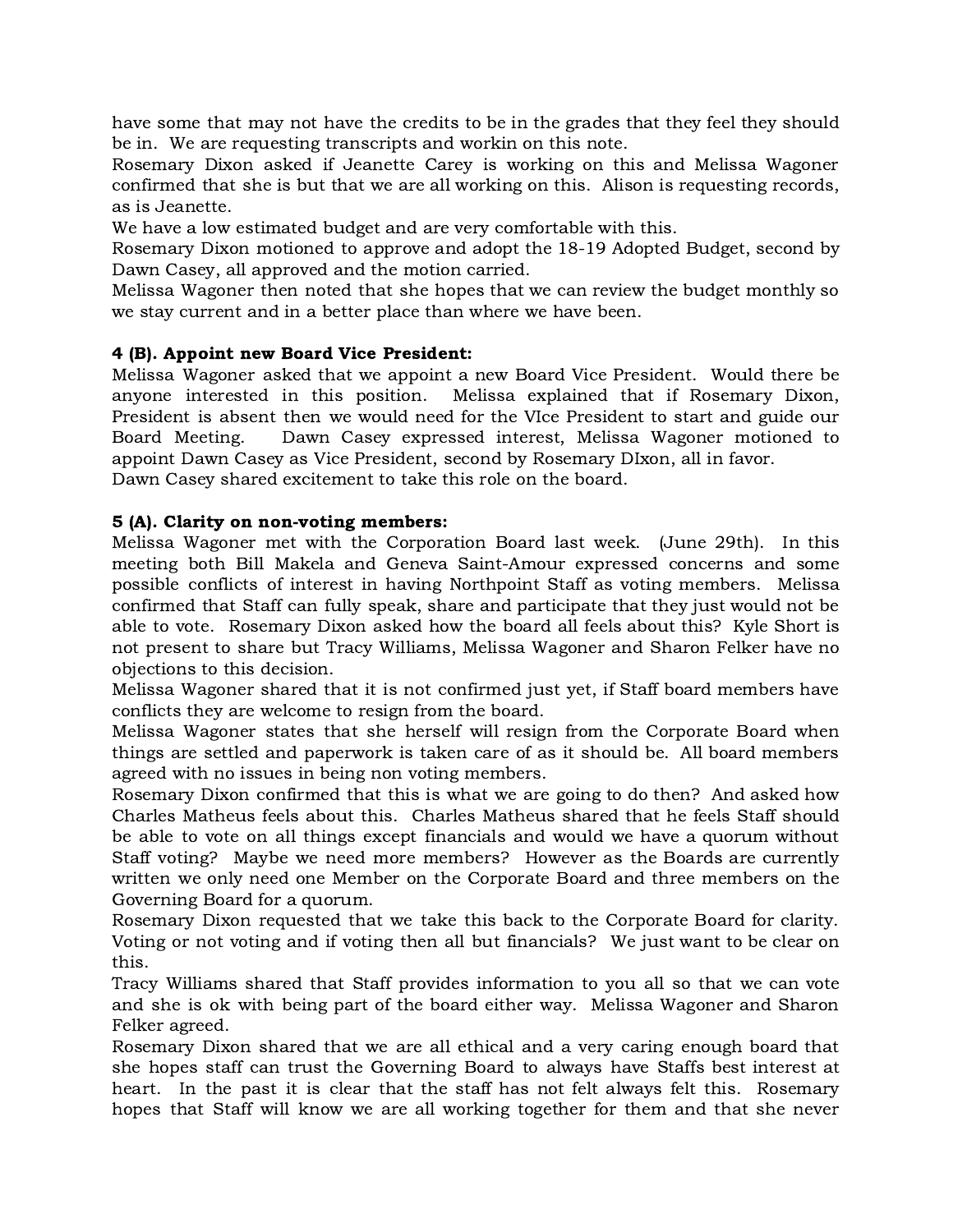wants them to think that we are not supporting of them. She noted that just that thought alone makes her teary.

Tracy Williams shared that she thinks the doubts and concerns have been here in that so much information has been buried and not transparent. She hopes that the Board Members and Staff Members will be involved and stay involved. And that Staff realizes that they do have control over some things. We hope that Kyle will stay a part of this – its important!! If there was a union he would want to be a part. Melissa Wagoner noted that it might lead to KS not being here every time but aware that he/they have a voice and it matters.

The Board then addressed the importance of our Student Representative and that maybe we could have two reps one for upper and lower classes. It is important for them to have a voice and feel heard. Dawn Casey shared that she would love to hear from our students, what they are thinking, working on and planning. Rosemary Dixon asked that the board think about this and we will come back to this.

Rosemary Dixon asked don't we have to do what the Corp Board says and asks us too. Melissa Wagoner and Sharon Felker agreed that we do but we have a voice and we can share this and take this to them to discuss things. Melissa Wagoner shared that we have communication with them but that we might consider including the Governing Board minutes to the Corporate Board so they can review but most important is that they do care and want to hear our voices and thoughts.

Melissa Wagoner shared with the Board that Sophias hope and mission is and has been to change the way the community talks about the (her) school and she has done this all on her own. Sophia added that she loves this school and she think that its great. She feels once you share good things it sets others to a positive interest, she would love to be a part of that!! She would love to be that voice, and the voice of her class.

Gina Sparks shared that she is interested in learning about our school and board. She was drawn to the school by our project based learning. Some communication that she heard was that Northpoint has weird kids. She realized that people are quick to judge when things are different. But this is a label and not true to who they really are. Tracy Williams agreed that we need to be positive and visible.

## 5 (B). High School Update:

High School has 170 enrolled (estimated count) at this time. We have hired all of our teachers for the 18-19 SY. Our previous SPED aide (Anothony Gamboa) "Morgoth" will be doing an intern at PC online this year and will be our Math Teacher. Tracy Williams will be his mentor and Melissa Wagoner will mentor Fran Haynes who is Teaching in the Middle School. Rosemary Dixon thanked both Melissa Wagoner and Tracy Williams for signing up for this extra work. Melissa shared her excitement to do this and that Morgoth is very excited for this opportunity. Dawn Casey joined in this excitement that she feels he will do great as well.

We have hired Peter Farness for Math Instruction also. He is not qualified for dual Enrollment for Math as of yet but Melissa feels he is a good candidate for this position. This will be his first year teaching one subject. He has been in a couple of times already this summer to pick up paperwork and curriculum. He is quiet and shy but is slowly warming up and Melissa feels confident that the will be a good fit.

Amy Zitzer will be our Social Studies teacher this year. Amy has been on wilderness last year and has subbed for Northpoint. She wasn't sure about full time education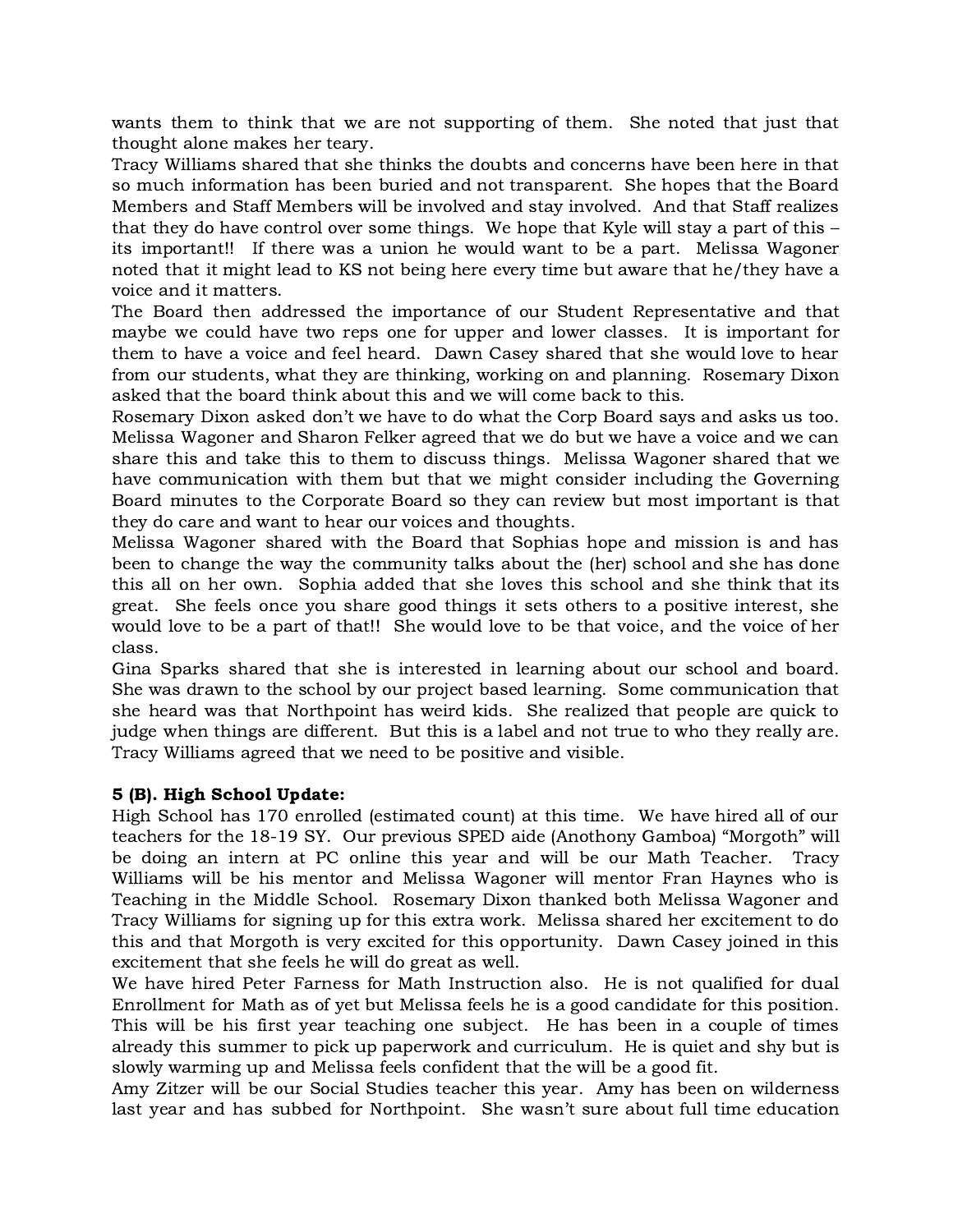but she heard of this opening by random and then emailed out to Melissa about this. Melissa Wagoner and Amy talked about this and she is HQ, she doesn't have her teacher cert as of yet but she has what is needed and we will work on the rest. We have one SPED Aide and we are looking for one more. Rosemary Dixon asked if we will have another math aide this year? Melissa share that our previous Math Aide will be our SPED aide this year. We do not plan to have a Math Aide but Steve VanUmmersen having so much Math will be very helpful. Steve is very excited for the change of pace with working in all the classrooms. Steve came to us last year and jumped in to anything we had for him. We are happy he will be part of our team for the 18-19 SY.

Melissa has continued with Information Sessions and we are seeing new faces. We did not have any families attend the June Info Session but we will have another in July.

Melissa Wagoner wanted to notify us that we are in process of accreditation this year. This means we pay a group to come in and judge/grade us. Northpoint Staff with Melissa are working on this. We are also revisiting our mission and vision. We started this a couple of years ago and here (copy) is what it is but it will not be official until the board stamps on it. Have we changed so much that we are not who we were? Melissa is thinking that this is something that she might call people in individually to help with. Cultural and multiple perspectives might help us work through this with quality. Lots of factors in this project, so a heads up that it is coming and it is huge. Melissa just wanted to let us know.

Melissa Wagoner feels like we need to do a study for PR and where is the best place for this, of where would marketing be the most powerful? Maybe a Survey out to parents and families on this? Gina asked if we have done this as of yet or in the past and who will this go to. Melissa thought if we proposed a few questions to our families on where best to reach out to our community. Melissa mentioned that maybe her and Gina could work on this together and then opened up the idea for discussion or questions.

## 5 (C). Middle School Update:

Tracy Williams shared that her current enrollment is 31 and she hopes to have 3 or 4 tomorrow at the next Info Session. This is 12 in 7th Grade and 18 in 8th Grade. Tracy noted that we were part of the parade this past weekend and Sophias family helped so much with this. We handed out school info cards and bagels, it was fun!! It was great to let people know that we are out here and could be a great school choice for them. Sophia had a few of her friends come to help us. Overall it was a great presence and PR so it was all positive and good.

Rosemary Dixon asked Tracy Williams about her count, and she noted she had lost one student today so she is at 30 students to date. Tracy mentioned that Shari Reilly will her her Aide in Classrooms, Sub as needed and Office help. We have a garden day scheduled for tomorrow. And has interviews scheduled. Dawn Casey asked if she is sending emails to parents on all that is going on and Tracy confirmed. Also that there is a place on the website for students to order their shirts, and continued yard work to help fancy up the place before school begins. We have put pavers around the trees and maybe we could put a pig in the chicken coop? Has been encouraging all to participate and put their handprint on all that we are doing. Fun ownership of all that we are doing. Garden club is 9 to 12 tomorrow. We might not get it all done but it will look great.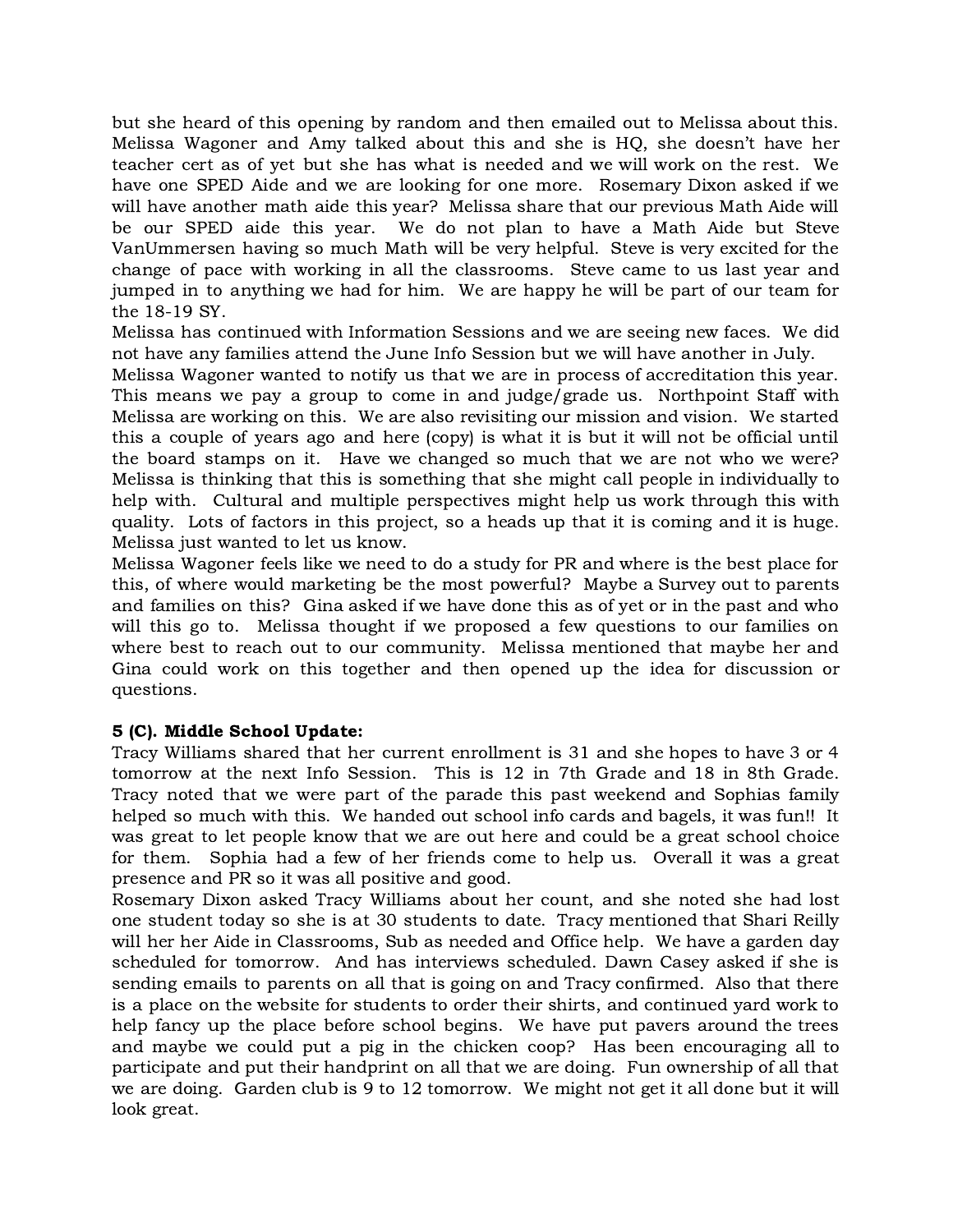Staff for MS - Today we had a first gathering of staff and Melissa Wagoner did a strong and substansial PD with our 3 teachers and one office help. It was great. We continue to update and post things on Facebook, Instagram, snap chat, etc. Just doing our best to get the word out there. Its a bit of a trickle effect but it like we are getting our name out there. I have lived here a long time, and I think if we all continue to share and ask friends and family to share, people will see and be curious. Melissa Wagoner shared that Sophia is doing this as well and could really help us reach out to our community.

Melissa reminded all that the key is that we make sure that its positive. Dawn Casey asked if staff could help with this, and that is possible. Tracy Williams noted that she has and will do her best to make this a daily item. She will do her best to keep this streamlined and with Students help, it should be a great things. Dawn Casey expressed how it would be great to have a student to help with this. Channel through a student who will be a great help as well as encourage and spark interest with other students. Maybe some more videos of things as they happen, this will be great.

Tracy Williams shared that NCAT is meeting monthly if not more and working with safeway on a possible food partnership. It would be great for the school if NCAT fostered this program and could run it completely. So they are working on this, a lot of details to be worked out. Also NCAT needed someone to be put on the bank account so we are working on this as well. NCAT agreed that Katherine Anderson could be the signer on the account. Dawn Casey asked who would pick up the food from safeway and Tracy shared that her and Melissa will be working on this. Rosemary Dixon shared that said that she could help with this once a week and Melissa Wagoner mentioned that we have an alumni that could help us with this as well. We will work on this at the next meeting.

Sports kind of fell into Tracys lap it's a bit overwhelming but we have a lot of middle school students interested. Tracy will work on this and pick a couple of sports to go with and then go for it. Tracy is just starting to get contacts and information on this.

Rosemary Dixon asked if Teachers will coach? Melissa shared that they will and have in the past. Hopefully we will have parents willing to help. Its really rough on the Teachers to cover all the games and practices all on their own.

Sports are so important!! Part of our issues in the past is that league/group that we were part of dissolved and this left us looking for teams that would be a good fit for us, etc.

Melissa Wagoner let us know that Alison Zych has helped or been in charge of this in the past. It is a lot to manage and we have taken sports and clubs off her plate for this year. We are looking at her job description and will we will be looking at all job descriptions in hopes to balance things out a bit. Melissa Wagoner shared that Alison Zych has been working really hard with kids this summer on credit review and so forth. Melissa hopes and wants her focus to be on that. Preference to not be on Wilderness, Sports, Clubs, etc. Melissa shared that she would to get her some training and clarity on what each of us should be doing and should not be doing. The reason that Alison was doing all of this in the first place is because of how many times it has changed hands. Retraining an Activities Coordinator takes time. So it feels great to take this off of her plate. Rosemary Dixon asked if we would no longer have an Activities person? Melissa shared that we do have and need one but that we hope to individually contact this out as needed. We also had staff sign up to help or lead passage. Adrienne Carey and Rosemary Dixon shared interest to help with this